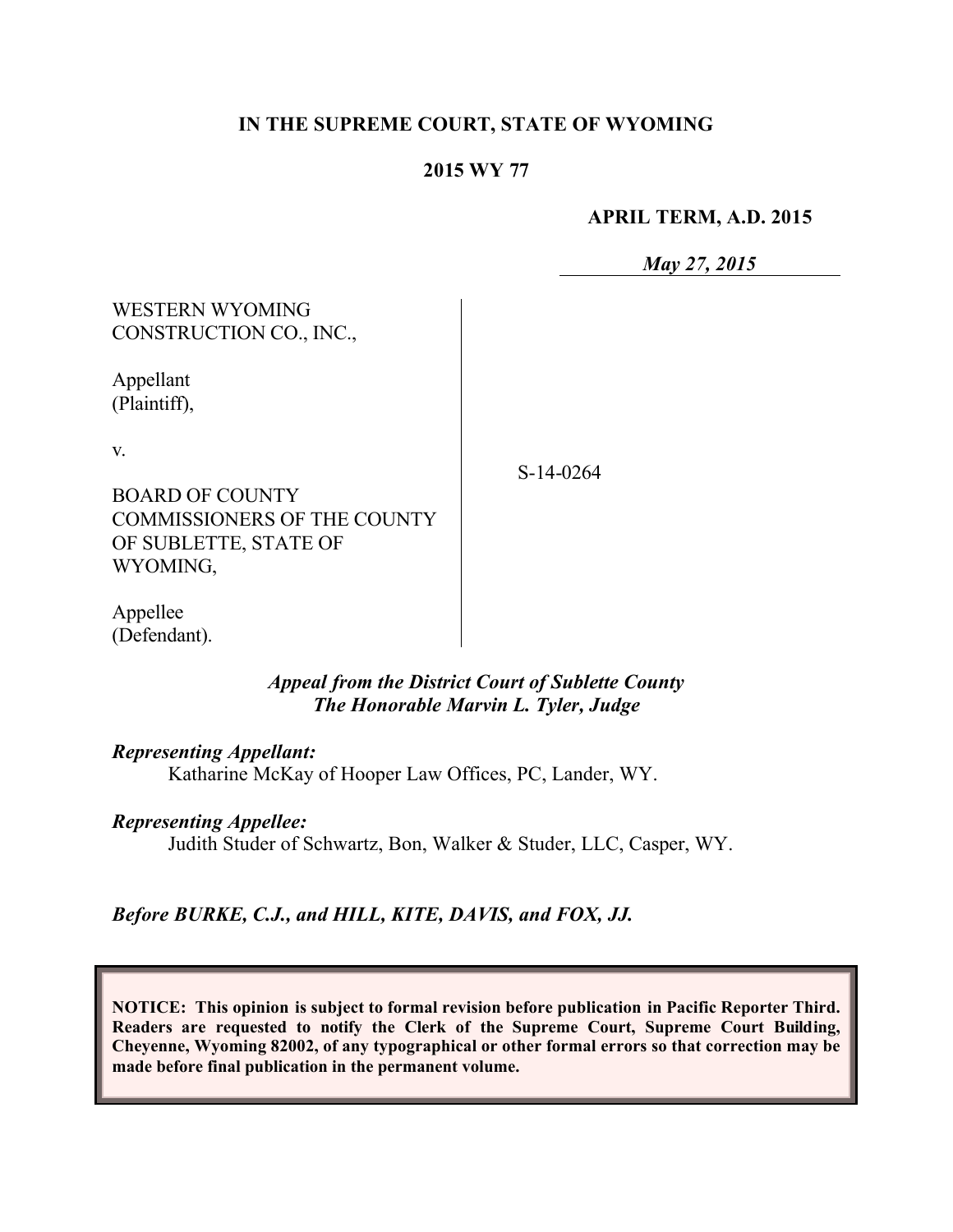## **HILL,** Justice.

[¶1] This case comes before the Court for a second time. The material facts remain generally unchanged and undisputed. Appellant, Western Wyoming Construction Co., Inc. (WWC), submitted a bid for a highway project in Sublette County, Wyoming and was the low bidder. The Board of County Commissioners of Sublette County (Commissioners), however, awarded the contract to another company, R.S. Bennett Construction Co., Inc. (R.S. Bennett). In the prior appeal, WWC challenged the district court's award of summary judgment in favor of the Commissioners, arguing that the Commissioners' award of the contract was an abuse of discretion under Wyo. Stat. Ann. § 16-6-102(a). *W. Wyo. Constr. Co. v. Bd. of County Comm'rs*, 2013 WY 63, 301 P.3d 512 (Wyo. 2013) (*WWC I*). This Court held Wyo. Stat. Ann. § 16-6-102(a) inapplicable and reversed and remanded the case for further factual development to determine if any statute governed the award of the contract and to determine whether the award was appropriate. *Id.*

[¶2] On remand the district court found the Commissioners' award to be within their discretion and appropriate holding generally in favor of the Commissioners. WWC appeals and we again reverse and remand for further proceedings consistent with this opinion.

### **ISSUE**

[¶3] WWC presents the issue for this Court's consideration as follows:

Whether it is an abuse of discretion for a county to refuse to award a public works contract to the lowest responsible bidder, where the project has been let for competitive bid, on the basis that the next lowest bid is not significantly higher and was submitted by a bidder from the same county.

The Commissioners restate this issue as follows:

Was the trial court's determination that the Commissioners' decision to award the contract to the second lowest bidder, done in good faith and within their discretion, clearly erroneous as a matter of law?

[¶4] The Commissioners also raise issues concerning the validity of WWC's additional claims of promissory estoppel, equitable estoppel, and negligent misrepresentation, as well as WWC's ability to raise these additional claims. However, these issues are not properly before this Court and, accordingly, we decline to make a ruling at this time.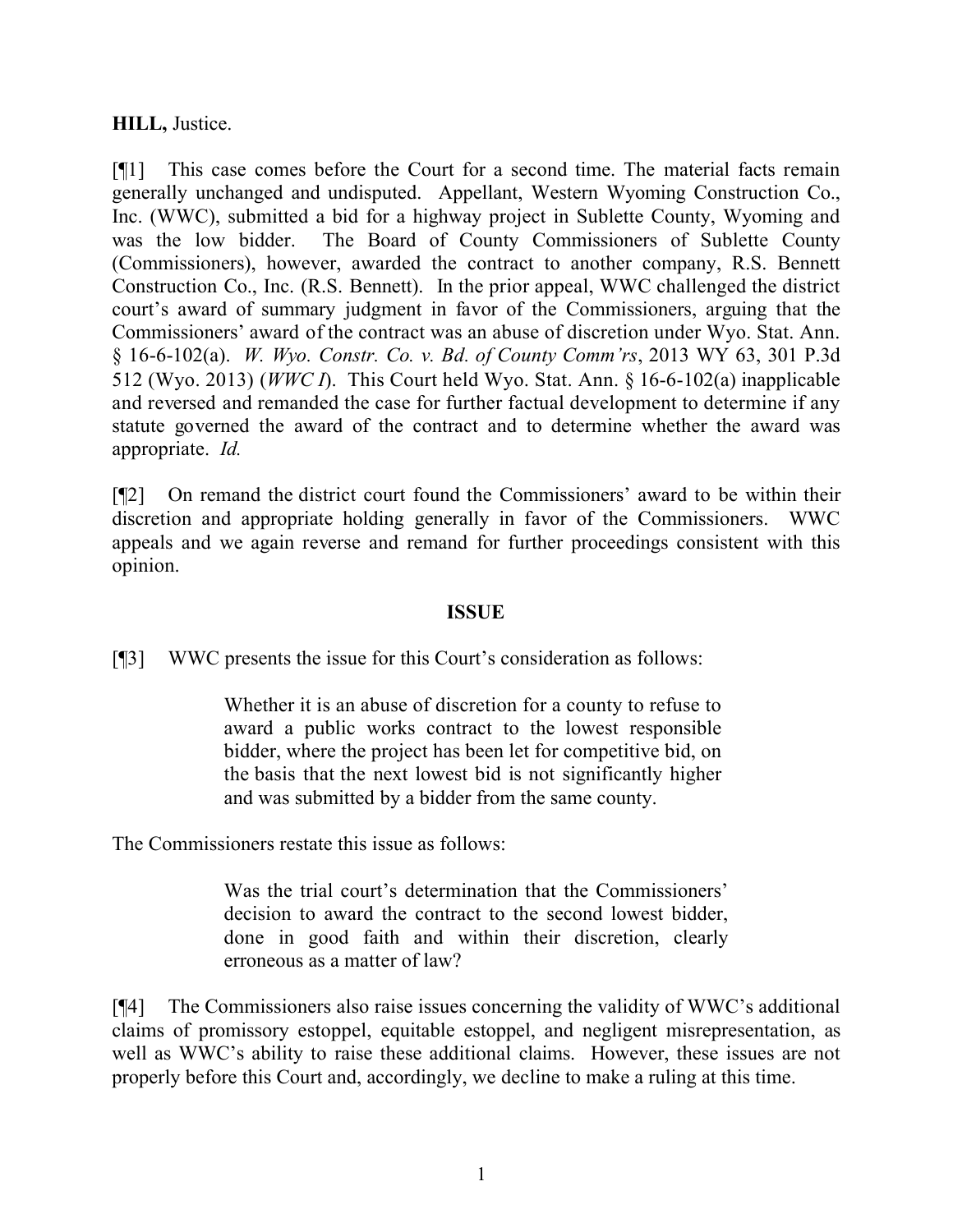## **FACTS**

[¶5] Much of the factual background of this case is described in *WWC I*. However, in order to adequately present the issues before this Court a certain amount of repetition is unavoidable.

[¶6] On September 6, 2011, Sublette County issued an invitation for bids for a reconstruction project on Horse Creek Road (the Project) located in Sublette County. WWC, a contractor based out of Lander, Wyoming, submitted the low bid of  $$4,232,854.50$ .<sup>1</sup> R.S. Bennett, a firm based out of Sublette County, submitted the next lowest bid of \$4,241,074.10. Despite its bid being approximately \$8,000 higher, the Commissioners awarded the contract to R.S. Bennett.

[¶7] In October of 2011 WWC filed a complaint in the district court alleging that by not entering into the contract with WWC, the Commissioners violated Wyo. Stat. Ann. § 16-6-102(a)<sup>2</sup> and that the Commissioners were obligated to enter into the contract with WWC. WWC's complaint included claims for injunction, specific performance, declaratory judgment, and a finding of a breach of the duty of good faith and fair dealing. In a series of rulings and without a trial the district court found in favor of the Commissioners on all claims and concluded that the Commissioners made a legitimate executive decision to award the contract to a company other than WWC.

[ $[$ [8] On appeal to this Court we held that  $\S$  16-6-102 had no application in the context of two resident contractors. "Rather, [Wyo. Stat. Ann. § 16-6-102] applies only in the context of competing bids from a resident and non-resident contractor." *WWC I*, ¶ 14, 301 P.3d at 515. Due to a lack of evidence showing whether any other statute applied to the award of the contract, we were unable to determine whether the bid award was appropriate and we remanded the case for a "presentation of evidence and a determination of whether the award was appropriate." *Id.*, ¶ 20, 301 P.3d at 517.

 <sup>1</sup> WWC's bid, as submitted, was actually not the low bid. Project engineers noticed and corrected the miscalculation resulting in WWC becoming the low bidder.

<sup>&</sup>lt;sup>2</sup> Wyo. Stat. Ann. § 16-6-102(a) (LexisNexis 2013) states in pertinent part:

**Resident contractors; preference limitation with reference to lowest bid or qualified response[.]**

<sup>(</sup>a) If a contract is let by  $\ldots$  any county  $\ldots$  for any public work or improvements, the contract shall be let, if advertisement for bids or request for proposal is not required, to a resident of the state. If advertisement for bids is required, the contract shall be let to the responsible certified resident making the lowest bid if the certified resident's bid is not more than five percent (5%) higher than that of the lowest responsible nonresident bidder.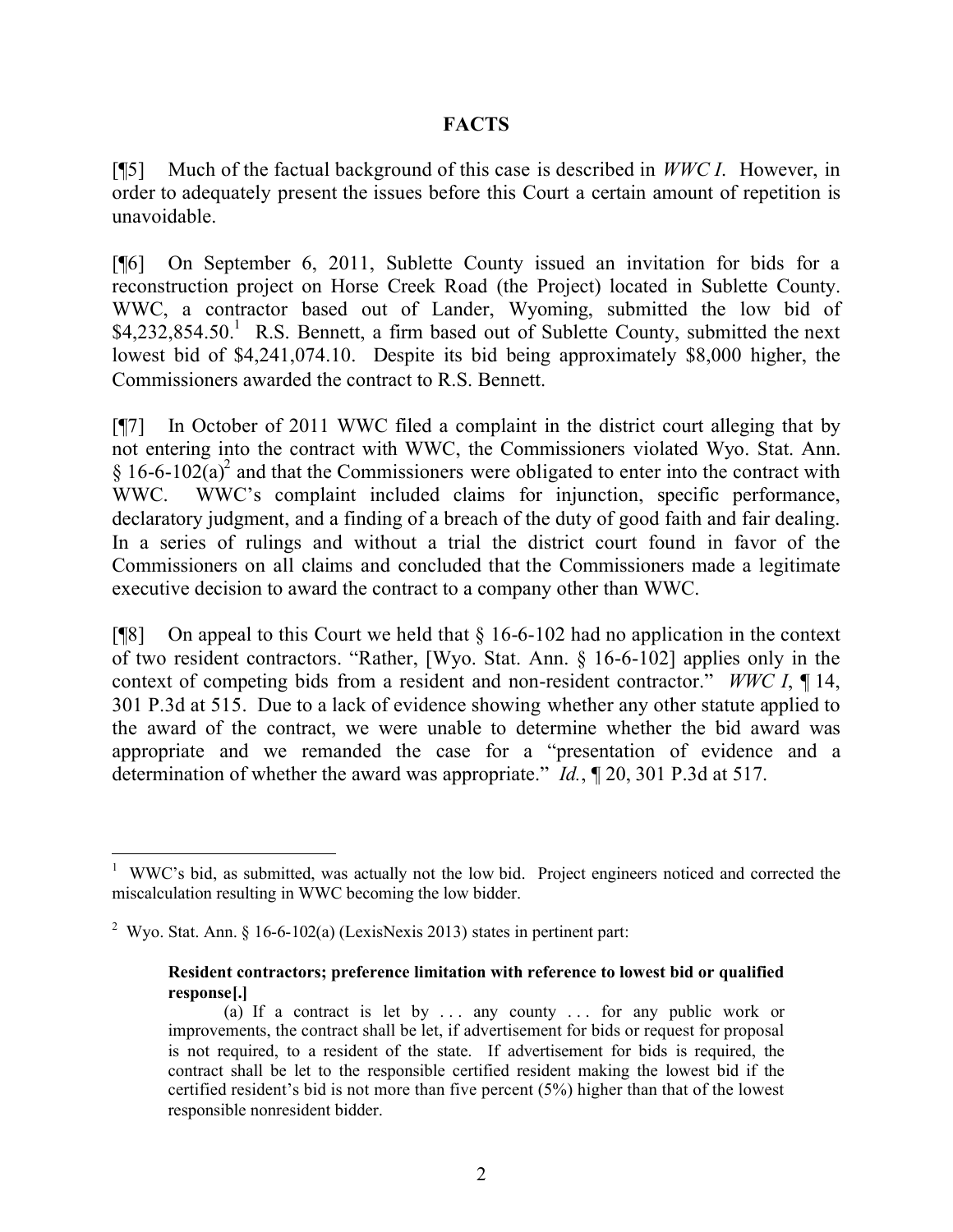[¶9] The Invitation for Bids and Instructions to Bidders (bid documents) provided by Sublette County contained provisions governing the bidding and bid selection process. Specifically, section 17 of the Instructions to Bidders entitled AWARD OF CONTRACT provided the instructions and parameters for the awarding of the contract. In pertinent part, Section 17 states:

> 17.1 OWNER reserves the right to reject any and all bids, to waive any and all informalities and to negotiate contract terms with the successful BIDDER, and the right to disregard all nonconforming, nonresponsive, unbalanced or conditional bids. Also, OWNER reserves the right to reject the bid of any BIDDER if OWNER believes that it would not be in the best interest of the project to make an award to that BIDDER, whether because the Bid is not responsive or the BIDDER is unqualified or of doubtful financial ability or fails to meet any other permitted standard or criteria established by OWNER. Discrepancies in the multiplication of units of Work and unit prices will be resolved in favor of the unit prices. Discrepancies between the indicated sum of any column of figures and the correct sum thereof will be resolved in favor of the correct sum.

> 17.2 In evaluating Bids, OWNER will consider the qualifications of the BIDDERS, whether or not the Bids comply with the prescribed requirements, and such alternates, unit price and other data, as may be if requested in the Bid Form or prior to the Notice of Award. This project will be administered under the requirements of Wyoming Statute 15- 1-113.

> 17.3 OWNER may consider the qualifications and experience of Subcontractors, Suppliers, and other persons and organizations proposed for those portions of the Work as to which the identity of Subcontractors, Suppliers, and other persons and organizations must be submitted. OWNER also may consider the operating costs, maintenance requirements, performance data and guarantees of major items of materials and equipment proposed for incorporation in the Work when such data is required to be submitted prior to the Notice of Award.

> 17.4 OWNER may conduct such investigation as OWNER deems necessary to assist in the evaluation of any Bid and to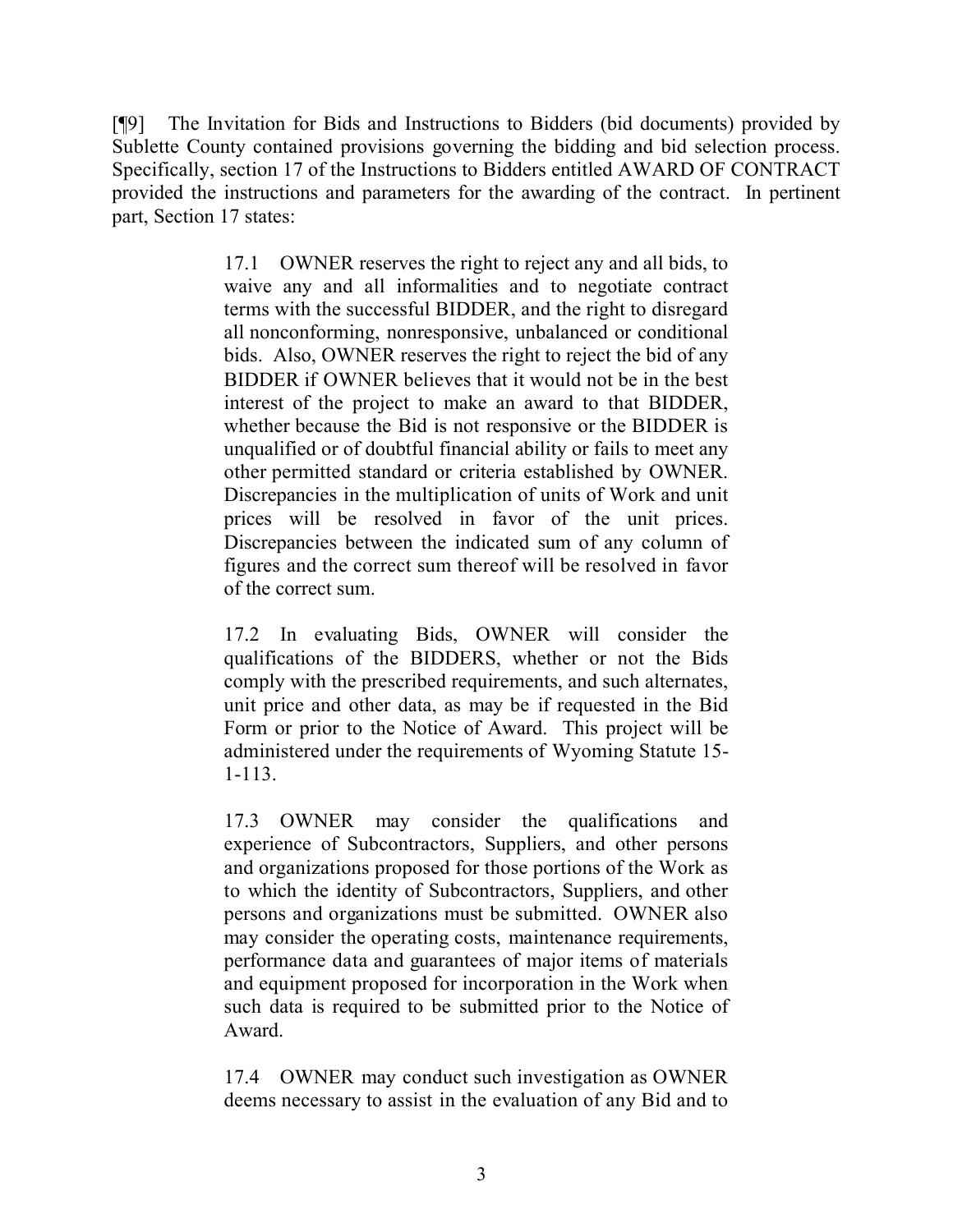establish the responsibility, qualifications and financial ability of the BIDDER's proposed Subcontractors and other persons and organizations to do the Work in accordance with the Contract Documents to OWNER's satisfaction within the prescribed time.

17.5 If the contract is to be awarded, it will be awarded to the lowest BIDDER whose evaluation by OWNER indicates to OWNER that the award will be in the best interest of the Project.

[¶10] While none of the bid documents required a formal rejection of bids, WWC was never told in any manner that its bid was rejected nor was WWC given any reason for why its bid may have been rejected. Rather, the decision to award the contract to R.S. Bennett was motivated by a known and undisclosed local preference. According to Joel E. Bousman, Chairman of the Board of County Commissioners, the Commissioners awarded the contract to R.S. Bennett due to the fact that R.S. Bennett was a local contractor and "given the approximate \$8,000 difference in the bid amounts, the Commissioners believed that it was in the best interest of the project to support the local economy by awarding the project to R.S. Bennett Construction Co., Inc." Furthermore, at trial and in response to questions concerning the lack of notice to bidders that a preference would be given to Sublette County contractors, Mr. Bousman stated that "[i]f [the commissioners] did that we would probably not get any bids from anybody that didn't reside in the county and we wouldn't  $\lceil \cdot \rceil$  be able to compare what our options were."

[¶11] Following trial, the district court found generally in favor of the Commissioners. Based upon the testimony and evidence, the district court concluded that it did not have the authority to require the Commissioners to contract with WWC or the authority to prevent the Commissioners from contracting with any other party. The district court then found that the only statute applicable to the award of the contract was Wyo. Stat. Ann. § 15-1-113 insofar as it was referenced in the bid documents; and that WWC failed to satisfy its burden of proving that the Commissioners' decision to award the contract to R.S. Bennett was an illegal exercise of discretion. WWC timely appealed the district court's judgment.

## **STANDARD OF REVIEW**

[¶12] When reviewing the factual findings of a district court following a bench trial, those factual findings are not entitled to the limited review afforded to a jury verdict. While the factual findings are presumed correct, we may examine and consider all properly admissible evidence in the record. *Strong Const., Inc. v. City of Torrington,*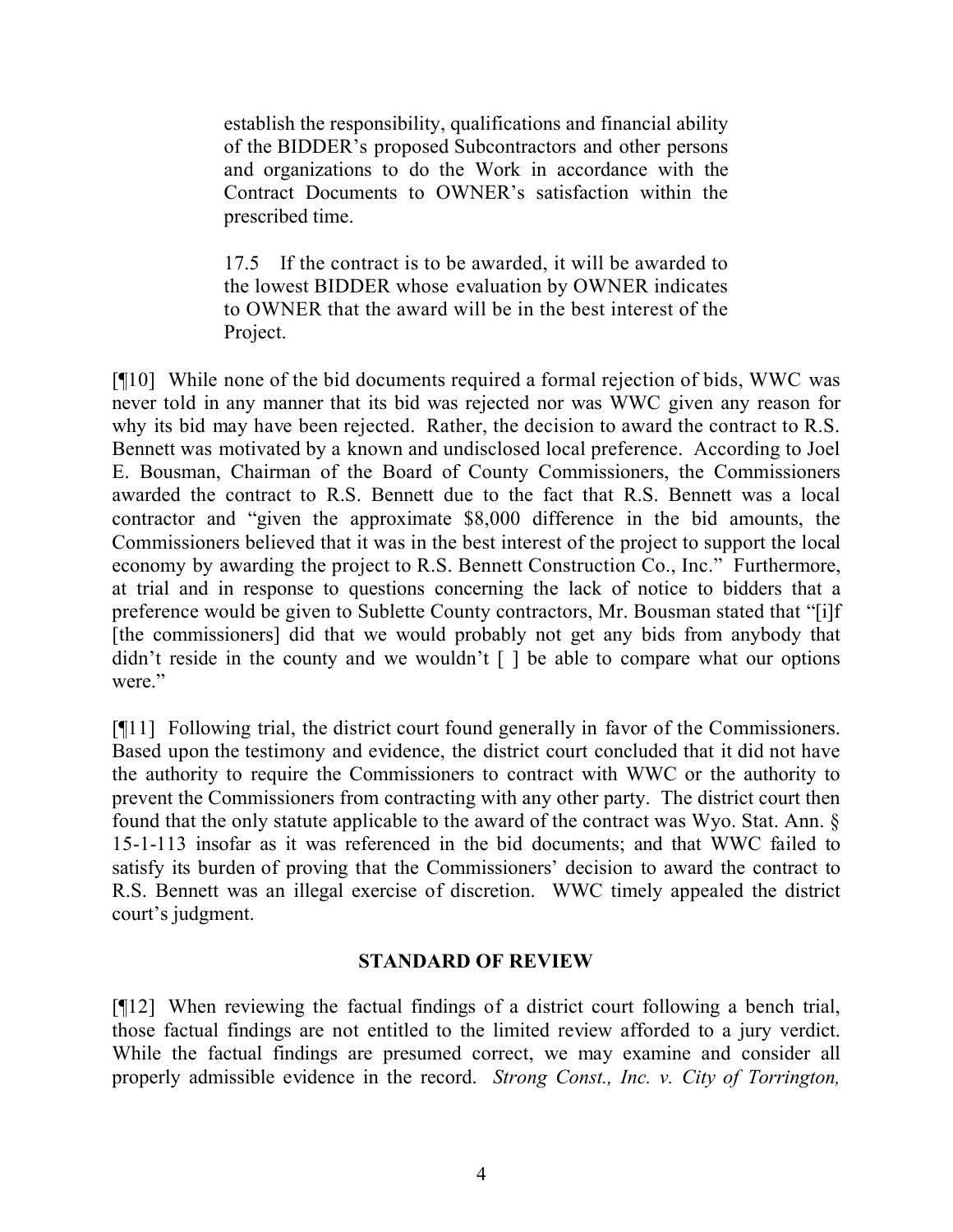2011 WY 82, ¶ 9, 255 P.3d 903, 907 (Wyo. 2011) (citing *Piroschak v. Whelan,* 2005 WY 26, ¶ 7, 106 P.3d 877, 890 (Wyo. 2005)).

> Due regard is given to the opportunity of the trial judge to assess the credibility of the witnesses, and our review does not entail re-weighing disputed evidence. Findings of fact will not be set aside unless they are clearly erroneous. A finding is clearly erroneous when, although there is evidence to support it, the reviewing court on the entire evidence is left with the definite and firm conviction that a mistake has been committed.

Findings may not be set aside because we would have reached a different result. Further,

we assume that the evidence of the prevailing party below is true and give that party every reasonable inference that can fairly and reasonably be drawn from it. We do not substitute ourselves for the trial court as a finder of facts; instead, we defer to those findings unless they are unsupported by the record or erroneous as a matter of law.

*Strong Const., Inc.*, ¶ 9, 255 P.3d 907(internal citations omitted).

[¶13] Finally, to the extent that this appeal raises questions of law, those questions are reviewed *de novo. Ramsdell v. State*, 2006 WY 159, ¶ 11, 149 P.3d 459, 462 (Wyo. 2006).

## **DISCUSSION**

#### **I.**

[ $[14]$ ] Pursuant to Wyo. Stat. Ann. § 18-2-101(a)(iv) an organized county in Wyoming has the authority to enter into contracts through its County Commissioners. Section 18-2-  $101(a)(iv)$  reads:

> (a) Each organized county in the state is a body corporate and politic. The powers of the county shall be exercised by a board of county commissioners which may:

> > . . . .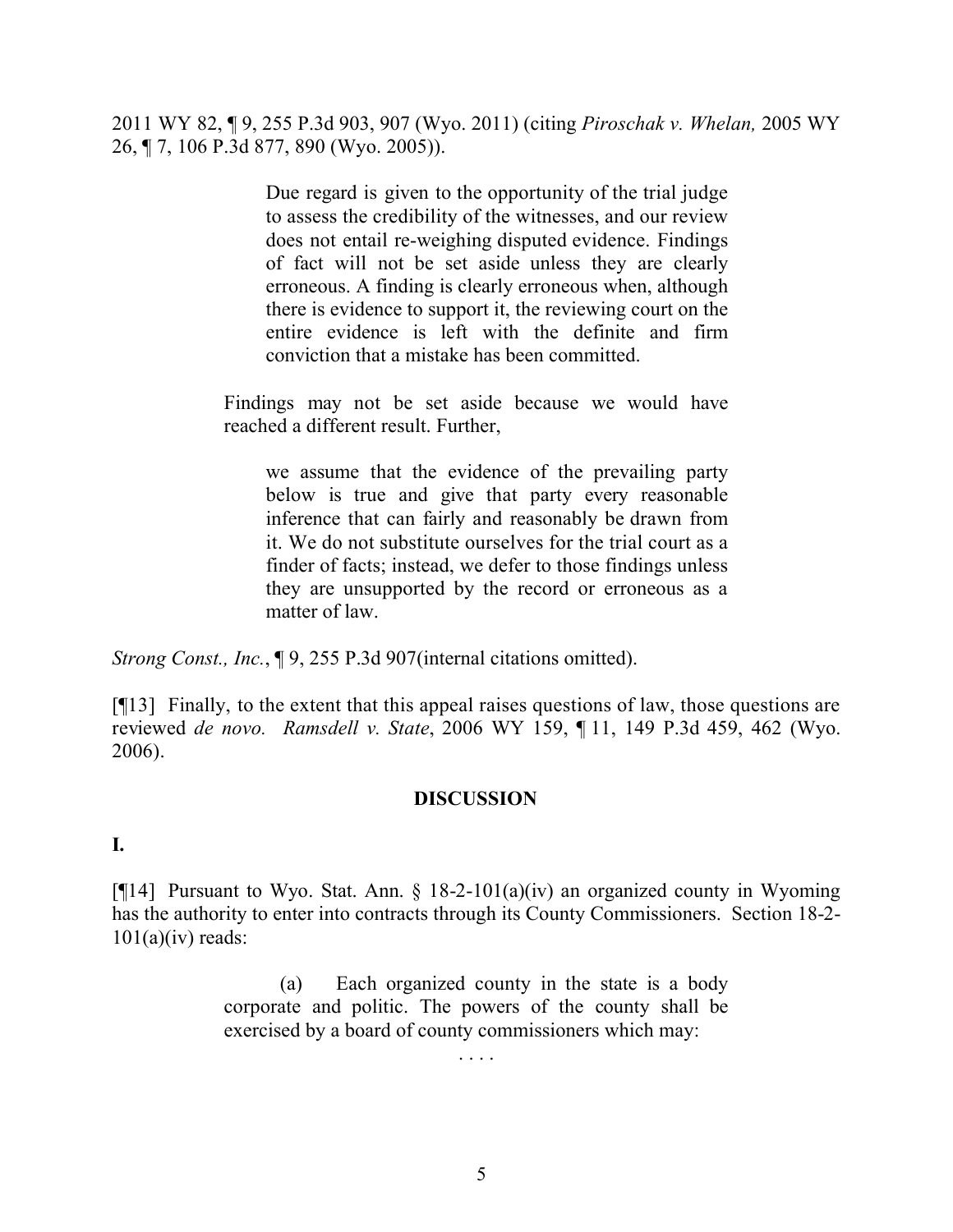(iv) Make contracts and perform other acts relating to the property and concerns of the county in the exercise of its corporate or administrative powers[.]

Wyo. Stat. Ann. § 18-2-101(a)(iv) (LexisNexis 2013).

[¶15] In *WWC I,* while we rejected the applicability of § 16-6-102 to the Commissioners' contracting decision in this case, we questioned whether other statutory provisions might restrict the Commissioners' decision. *WWC I*, ¶¶ 18-19, 301 P.3d at 516-17. In particular, although we did not limit our remand to the source of funding, we did question whether the source of the funding for the Project imposed restrictions on the Commissioners' award of the contract. Specifically, we questioned the applicability of Wyo. Stat. Ann. §§ 24-2-108 and 24-2-110. *Id.*

[¶16] In its decision, the district court correctly noted the limited applicability of statutory provisions to the Commissioners' decision in this case. Regarding potentially applicable statutes, the district court found:

> a. Based upon the evidence and testimony before the Court, Wyo. Stat. Ann § 24-2-108 does not apply to this case because the funds paid for the Project were not paid from the State Highway Fund as provided by Wyo. Stat. Ann. § 24-2- 108.

> b. Based upon the evidence and testimony before the Court, Wyo. Stat. Ann. § 24-2-110 also does not apply to this case because the funds paid for the Project were not paid from "a separate road construction and maintenance fund solely for the construction and maintenance of county roads, bridges and culverts," as provided by Wyo. Stat. Ann. § 24-2-110.

> c. The Wyoming Supreme Court held that Wyo. Stat. Ann. § 16-6-102 is not applicable here. *See W. Wyoming Constr. Co., Inc.,* 2013 WY at ¶ 17, 301 P.3d at 516.

The district court also correctly analyzed and determined inapplicable Wyo. Stat. Ann. § 18-6-202 which applies to the construction of jails and Wyo. Stat. Ann. § 24-2-132 which applies only to county bridge work. Finally, the district court found that "Wyo. Stat. Ann. § 15-1-113 applies to this case insofar as this statute was referenced in [bid documents]." The parties do not take issue with these findings.

[¶17] By its very language, § 15-1-113 applies to contracts awarded by cities and towns rather than counties. However, through its reference in the Instructions to Bidders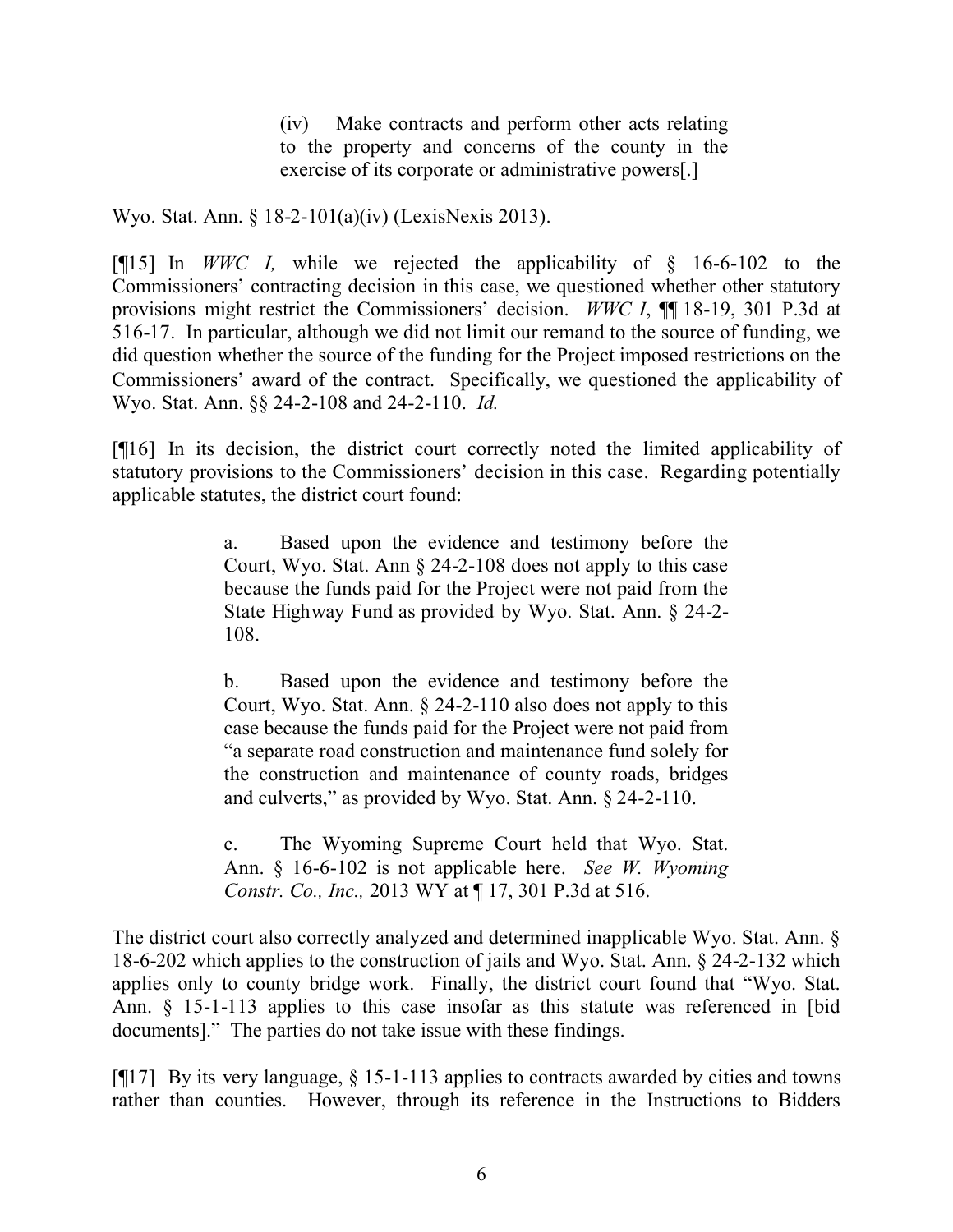Section 17.2, which states that the "project will be administered under the requirements of Wyoming Statute 15-1-113," § 15-1-113 has some applicability to the Commissioners' award of the contract. We are particularly concerned with subsection (c) of § 15-1-113 which states "[i]f the contract is let for bid, the contract shall be let to the lowest bidder who shall be determined qualified and responsible in the sole discretion of the governing body." Wyo. Stat. Ann. § 15-1-113(c) (LexisNexis 2013). Today, we therefore must analyze the Commissioners' exercise of its discretion in light of the bidding documents and  $§$  15-1-113(c).

[¶18] Acting as an administrative agency and as an arm of the executive branch the Commissioners are granted considerable discretion in contracting decisions. *See State v. Weisz & Sons*, 713 P.2d 176, 184-186 (Wyo. 1986). WWC argues that the use of a known and unannounced criterion of residency to decide to whom to award a public contract constitutes an abuse of that discretion. For the following reasons we agree.

[¶19] Whenever a court is asked to review the decision of a part of the executive branch it must be mindful of the doctrine of separation of powers. The foundation of this doctrine is found in Article 2 of the Wyoming Constitution:

> The powers of the government of this state are divided into three distinct departments: The legislative, executive, and judicial, and no person or collection of persons charged with the exercise of powers properly belonging to one of these departments shall exercise any powers properly belonging to either of the others, except as in this constitution expressly directed or permitted.

It is a fundamental of law that a court must be wary of inappropriately intruding upon the realm of the executive branch. Before a court,

> as part of the judicial branch, decides to step in an interfere with an action of the executive branch, it must somehow skirt around the forbidden territory under dominion of the executive branch. There is a very tightly circumscribed corridor through which the judiciary must pass before it can act to control representatives or agencies in their conduct of [their] business.

*Weisz & Sons*, 713 P.2d at 184.

[¶20] A court is warranted in setting aside the action of an administrative agency only where its action is arbitrary, fraudulent or otherwise an illegal exercise of discretion. *Weisz & Sons*, 713 P.2d at 184; *Whitlock Constr., Inc. v. S. Big Horn County Water*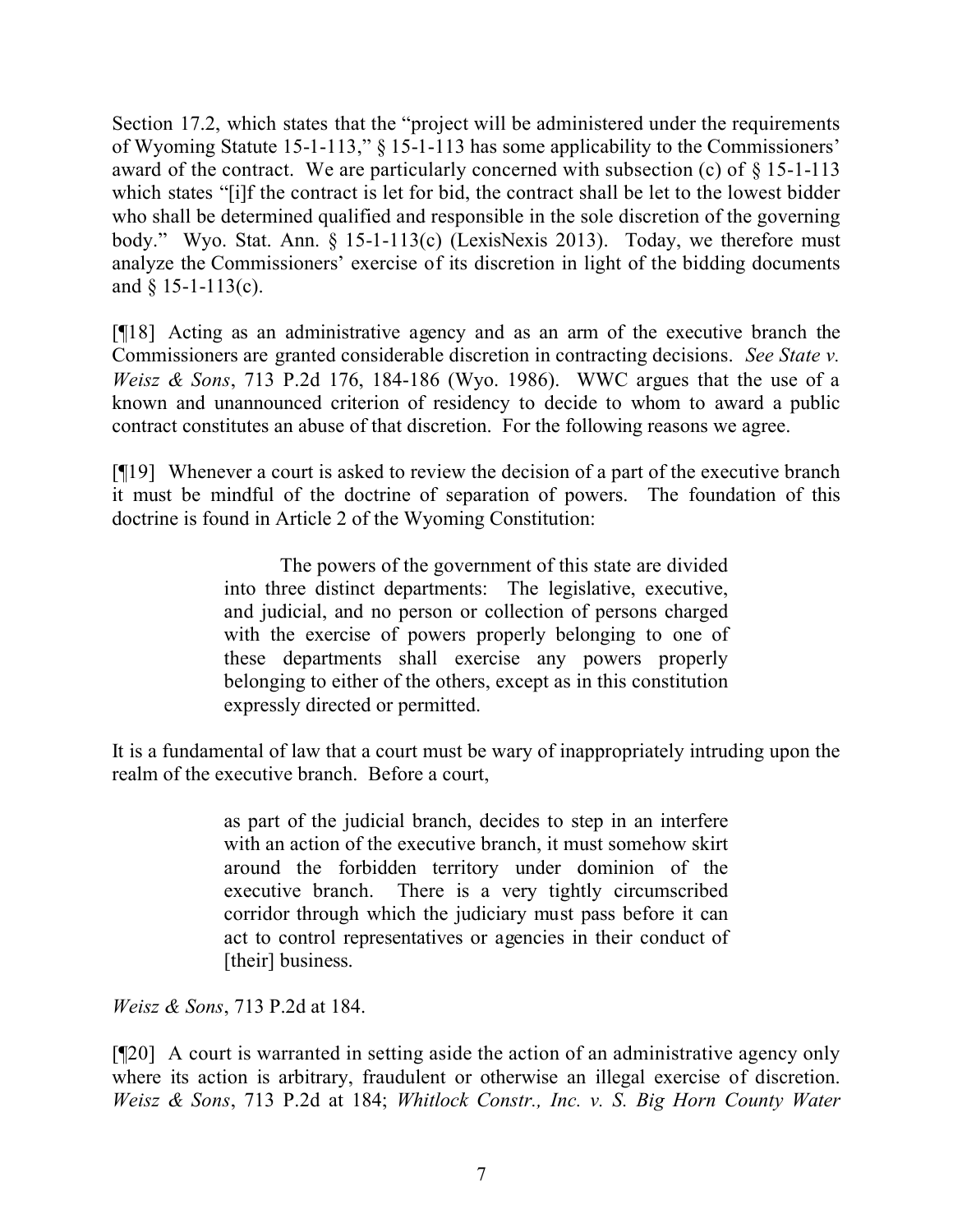*Supply Joint Powers Bd.*, 2002 WY 36, ¶ 35, 41 P.3d 1261, 1269 (Wyo. 2002); *Bixby v. Cross*, 384 P.2d 710 (Wyo. 1963); *Marathon Oil Co. v. Welch*, 379 P.2d 832 (Wyo. 1963). *Banzhaf v. Swan Company*, 148 P.2d 225 (Wyo. 1944), approved *Miller v. Hurley*, 262 P. 238 (Wyo. 1927). As stated in *Miller*, the general rule is that the agency's discretion should control except when the court finds an illegal exercise of discretion, fraud, or a grave abuse of discretion. *Miller*, 262 P. at 241. An illegal exercise of discretion occurs when the agency employs selection criteria not disclosed in the specifications for bidding. *See City of Dayton ex rel. Scandrick v. McGee*, 423 N.E.2d 1095, 1097 (Ohio 1981); *see also Ritchie Paving, Inc. v. City of Deerfield, Kansas*, 67 P.3d 843, 849 (Kan. 2003) (finding that the City "was not acting within established bidding procedures by basing the award on factors that were not disclosed in the bid documents"); *City of Sweetwater v. Solo Const. Corp.*, 823 So.2d 798, 802 (Fla. Dist. Ct. App. 2002) ("[T]he City's decision to award the contract . . . was arbitrary and capricious and based upon criteria that were neither included in the bid documents nor clearly defined in any manner whatsoever."); 10 McQuillin Mun. Corp. § 29:85, *Awarding contracts; discretion – To other than lowest bidder – Residents* (3d ed. 2015) ("Where the contract is to be awarded to the 'lowest and best' bidder, rejection of the low bid by a nonresident and an award to the second lowest bidder on the basis of residence within the city is an abuse of discretion where residency as a criterion is not announced until after opening of the bids.").

[¶21] Under our prior decisions in deciding whether to intrude into the affairs of the executive this Court has looked for dishonesty, bad faith, illegality, and oppressiveness of the part of the agency. In essence, in application to agency conduct, a reversible "abuse of discretion" occurs through "illegal and other conduct smacking of censurable behavior, justifying judicial intervention." *Wiesz & Sons*, 713 P.2d at 185. The question for this Court then is whether the Commissioners' process of awarding the contract contained sufficient arbitrariness, bad faith, and/or dishonesty to render it such censurable behavior as to constitute an illegal exercise of discretion.

[¶22] While the Commissioners were not statutorily required to put the Horse Creek Road project up for competitive bidding, the Commissioners nevertheless did elect to put the project up for competitive bid. By making such an election the Commissioners became bound by the principles of competitive bidding. In discussing bidder compliance with bidding requirements we have held that the underlying policy of competitive bidding is to put each bidder upon the same footing and in fair competition with each other. *Weisz & Sons*, 713 P.2d at 186 (citing *Inn Operations v. River Hills Motor Inn Co.*, 261 Iowa 72, 152 N.W.2d 808, 817 (Iowa 1967)). We find this policy equally applicable when it comes to judging an abuse of discretion in the selection of a bid.

[¶23] In making their decision to award the Project to R.S. Bennett, the Commissioners utilized an undisclosed preference for Sublette County contractors. This preference was not only unannounced to the bidders but also, according to testimony at trial, it was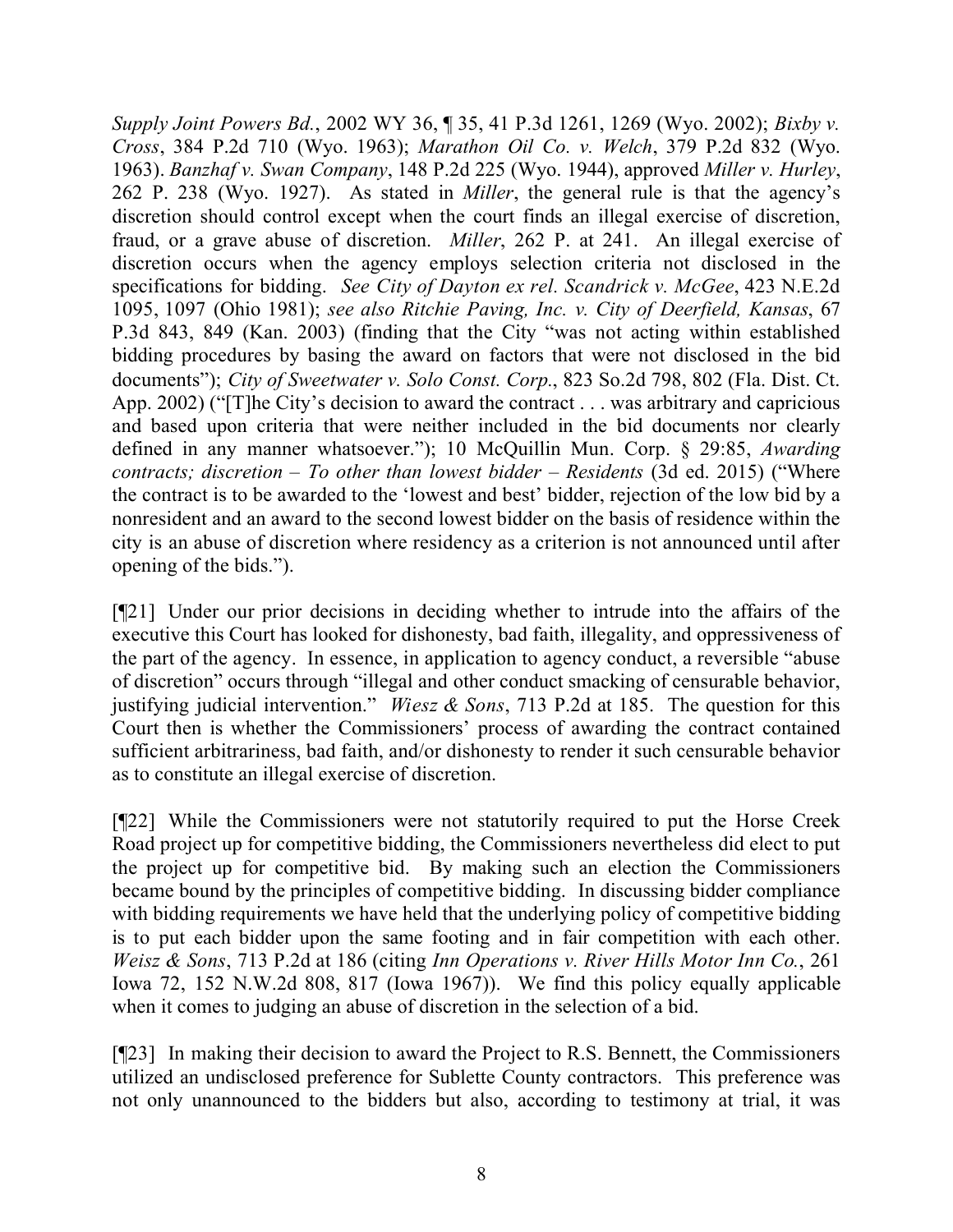known to the Commissioners and intentionally concealed. The Supreme Court of Ohio heard a strikingly similar case to this in *Scandrick*, 423 N.E.2d 1095 in which the city of Dayton solicited bids for the construction of a recreation center. Under the applicable ordinance, the city was required to either reject all bids or award the contract to the "lowest and best" bidder. *Id.* at 1096. After receiving bids, the lowest two were extremely close and since the higher of the two bids came from a resident of the city, the city elected to go with the higher bid due to an unannounced residency criterion. *Id.* In holding the award an abuse of discretion the Ohio Court relied on the fact that the city "made a conscious decision to withhold [ ] pertinent information," "[i]n effect, [ ] modified their requirements without notice[,]" and "undermine[d] the integrity of the competitive bidding process." *Id.* at 1097. Also critical to the *McGee* court was the inherent arbitrariness of having no guidelines or established standards to decide how many percentage points a resident bid may exceed the low bid and still qualify as the "lowest and best bid." *Id.* at 1098.

[¶24] Likewise, in this case the Commissioners have committed a similar abuse of discretion. In the instructions to bidders the Commissioners stated that (1) the award of the contract would be in accordance with  $\S 15$ -1-113 which requires the contract to be awarded to the lowest bidder deemed qualified and responsible by the governing body, and (2) if the contract is to be awarded, it will be to the lowest bidder who the Commissioners deem to be in the best interest of the project. In effect, the Commissioners retained their discretion to award the contract to the lowest bidder that they deemed to be responsible, qualified, and in the best interest of the project. The Commissioners did not in any way indicate that county of residence would play a role in awarding the contract.

[¶25] Although the difference in the bid amounts was slight—just over \$8,000 in a \$4,000,000 project—the Commissioners relied on an undisclosed residency criterion to award the contract to R.S. Bennett. Moreover, the Commissioners intentionally withheld the disclosure of this criterion. Like in *Dayton ex rel. Scandrick*, *supra*, the Commissioners' actions undermined the integrity of the competitive bidding process by granting a hidden advantage to local contractors and unleveling the bidder playing field. Making matters worse is the intentional withholding of pertinent information from bidders. Still perhaps most problematic is the arbitrary nature of the local preference. Under Black's Law Dictionary, "arbitrary" means "without adequate determining principle; . . . not governed by any fixed rules or standard." Black's Law Dictionary  $(1997 \, 5^{th} \,$  ed.). Like in *Scandrick*, *supra*, the Commissioners could not articulate a standard for deciding when a "local" bid could be higher than another bid but still be in the best interest of the project. Allowing for an agency to make decisions based upon a preference absent any standards or guidelines, especially an undisclosed preference, confers unfettered discretion and is the very epitome of arbitrary.